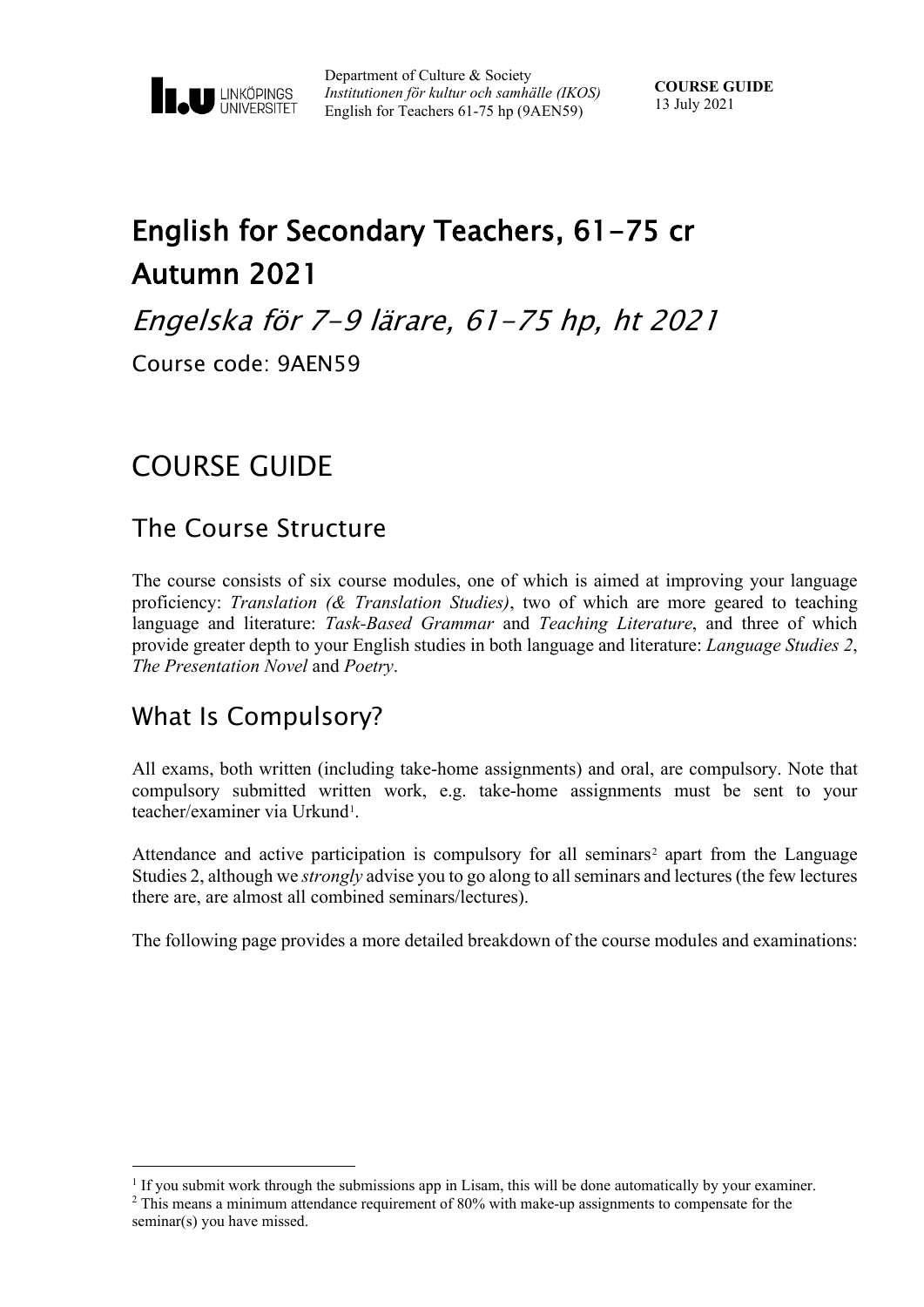### Translation & Translation Studies (studied with English 3, 711G30)

**Teachers:** Lars Liljegren & Lars Jämterud

**Teaching:** translation studies seminars with preparations for each.

**Examination:** prepared oral participation and hand-in translation assignments.

#### Task-Based Grammar (studied with GY Teachers, 9AEN73)

**Teachers:** Lari-Valtteri Suhonen

**Teaching:** task-based grammar seminars.

**Examination:** written lesson plans & theoretical justification. Compulsory attendance (100%)<sup>3</sup> and active participation in seminars, including an oral presentation/critical discussion of the lesson plans.

#### Teaching Literature (studied with GY Teachers, 9AEN73)

**Teacher:** Maria Strääf

**Teaching:** teaching literature seminars.

**Examination:** written lesson plans & theoretical justification. Compulsory attendance (100%)<sup>[3](#page-1-0)</sup> and active participation in seminars, including an oral presentation/critical discussion of the lesson plans.

#### Language Studies 2 (studied with English 2, 711G25)

**Teacher:** Emile Farmer **Teaching:** lectures with group work tasks. **Examination:** take-home exam.

#### Presentation Novel (studied with English 2, 711G25)

**Teacher:** Maria Strääf

**Teaching:** group work leading to an oral group presentation of a selected literary work. **Examination:** compulsory attendance and prepared oral participation in presentation seminar.

#### Poetry (studied with English 2, 711G25)

**Teacher:** Anna Watz

**Teaching:** introductory lecture and poetry seminars.

**Examination:** compulsory attendance and prepared oral participation in seminars. Wordprocessed notes are compulsory for each seminar and must be sent on request to your teacher's Urkund address.

*The grading criteria for each course module can be found in Lisam.*

<span id="page-1-0"></span><sup>&</sup>lt;sup>3</sup> There will be written make-up work for missing any seminars/introductions (see timetable).